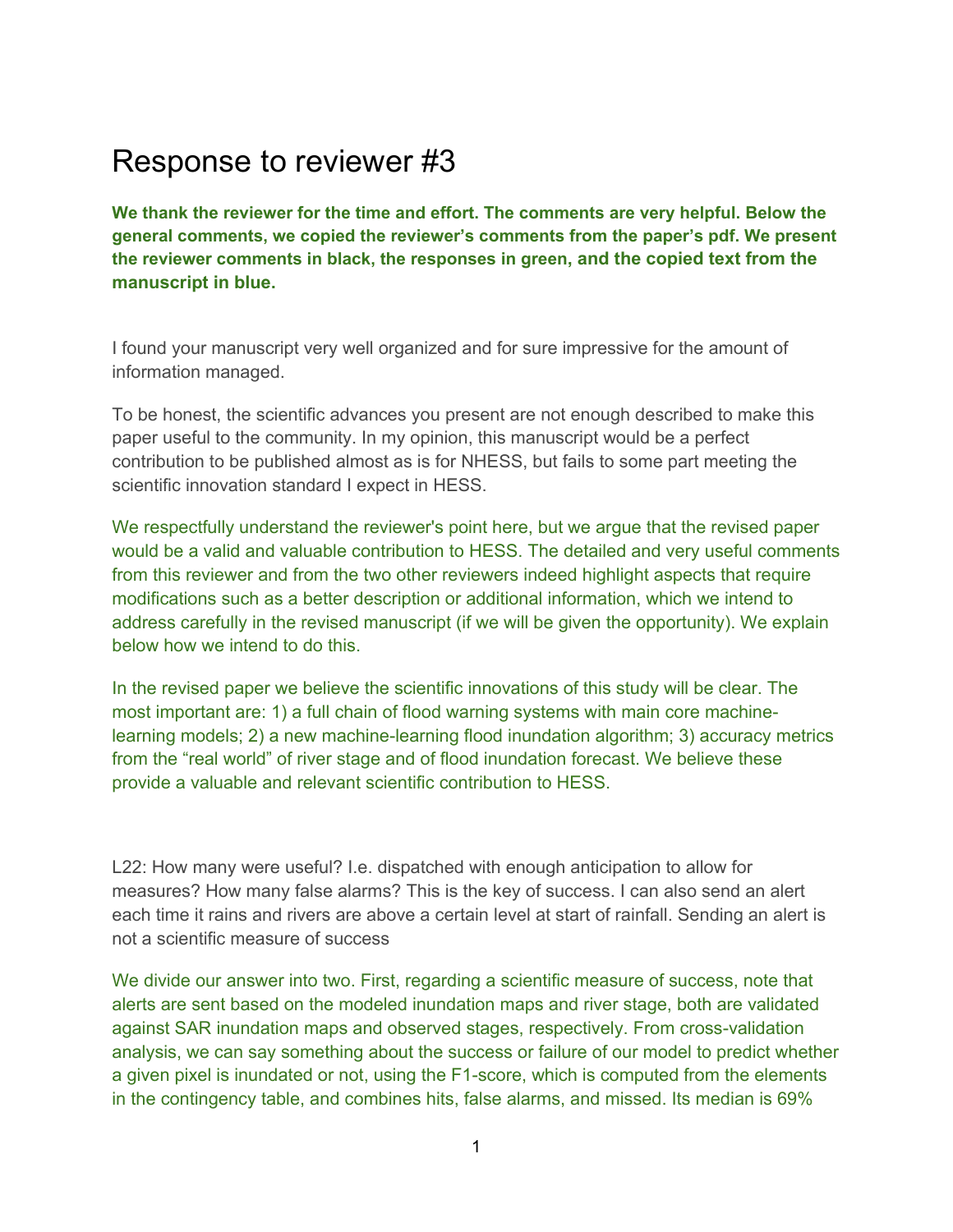(Table 2, Figure 10), which is quite good. The models also predict well the water stage at the gauge locations, based on cross-validation and NSE or NSE-persist metrics (Table 2, Figure 8). We do note claim that the number of alerts sent is a scientific measure of success, this provides an indication of scale.

The second part of the answer refers to the usefulness of the alerts. This is of course a very important issue; there is no point in sending alerts that aren't useful. Evaluating actions on the ground requires completely distinct tools and methodologies (e.g. randomized controlled trials, field surveys, etc.). We are currently pursuing such research but it was not completed yet. We can share informally that preliminary results from a research collaboration with the Yale Economic Growth Center show that in places where our forecasts were distributed (through Yuganter volunteers) they have led to a statistically significant increase in protective actions compared to control cases.

In response to this comment and another comment by reviewer #2, we plan to add a discussion paragraph to the revised manuscript that explains this:

"A few studies examined the effectiveness of flood alerts in operational frameworks. For example, Rotach et al. (2009), as a part of an end-to-end operational flood warning system in the Alpine region, collected feedback from end-users through questionnaires, interviews, and workshops, and some initial insights are given on the utility of the system for the decision-makers and how well the information was perceived. It should be noted, however, that the current knowledge about effective flood warnings in countries like India and Bangladesh is very limited. For example, a literature review by Keller et al. (2021) shows that the large majority of the published literature about this topic focused on industrial countries while less than 6% focused on Asia and none on South America or Africa; they emphasize that little is known about the transferability of findings from industrial to nonindustrial countries. An important input to these investigations is feedback from the population and from local aid organizations on whether alerts were received, how accurate they were (in terms of flood inundation and flood depth), how useful they were and what actions have been taken. Our research efforts are ongoing in this direction and the analysis indicates flood alerts being effective. The full details of this research would be reported separately and are expected to help both in validating and in improving the flood warning system."

L49: Well, this is what we are doing for years. Most of our studies have only few years of data just because we analyze collected forecasts in operational environment:

a selection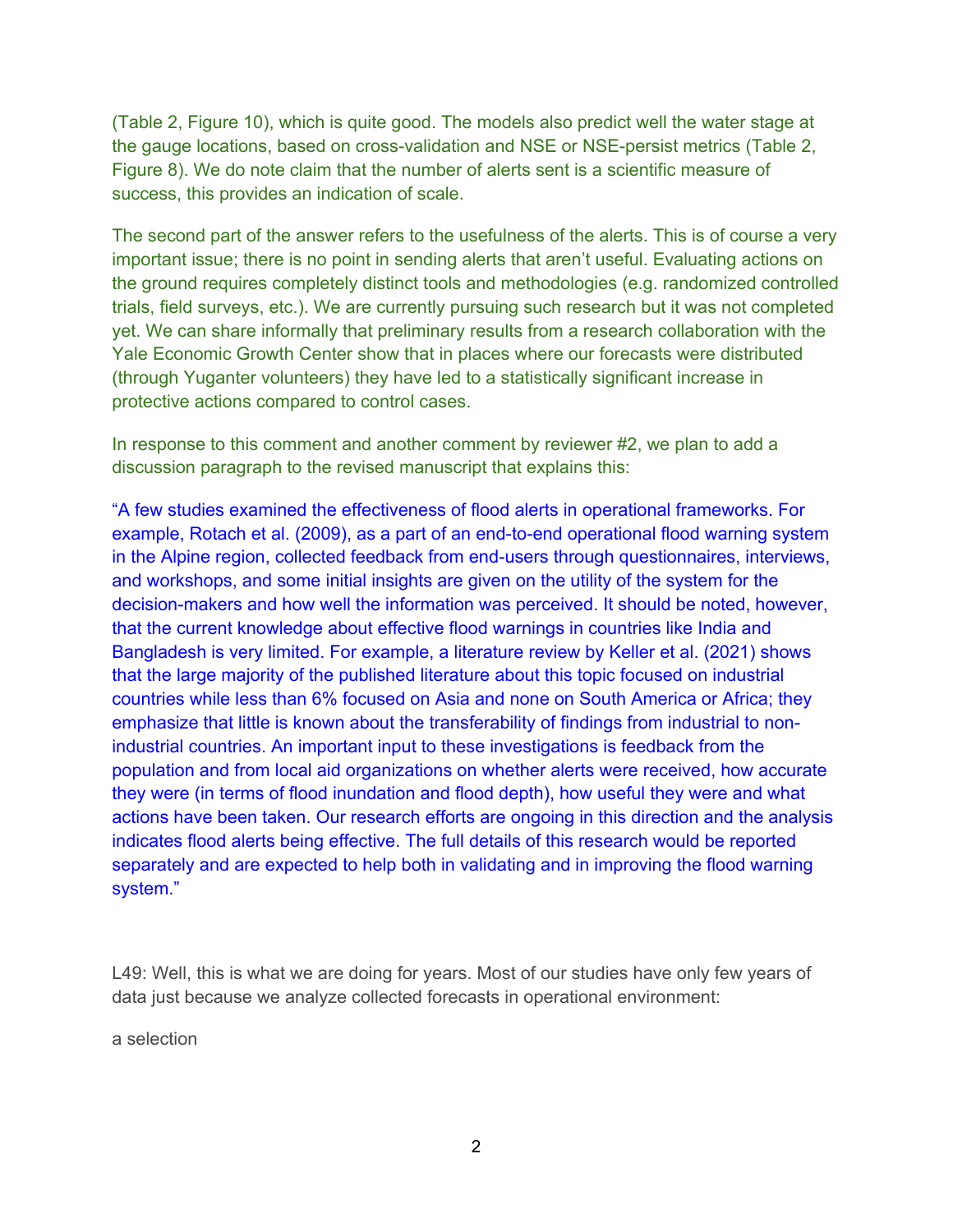Bogner K, Liechti K, Bernhard L, Monhart S,Zappa M. 2018. Skill of hydrological extended range forecasts for water resources management in Switzerland. Water Resources Management, 32(3), 969-984. http://doi.org/10.1007/s11269-017-1849-5

Andres N, Lieberherr G, Sideris IV, Jordan F, Zappa M. 2016. From calibration to real-time operations: an assessment of three precipitation benchmarks for a Swiss river system. Met. Apps, 23: 448–461. HYPERLINK

"http://onlinelibrary.wiley.com/doi/10.1002/met.1569/abstract"doi: 10.1002/met.1569

Liechti K, Zappa M, Fundel F, Germann U. 2013. Probabilistic evaluation of ensemble discharge nowcasts in two nested Alpine basins prone to flash floods. Hydrological processes. 27: 5-17. HYPERLINK "http://dx.doi.org/10.1002/hyp.9458"doi:/10.1002/hyp.9458

Addor N, Jaun S, Fundel F, Zappa M. 2011. An operational hydrological ensemble prediction system for the city of Zurich (Switzerland): skill, case studies and scenarios, Hydrol. Earth Syst. Sci., 15, 2327-2347, doi:10.5194/hess-15-2327-2011. [ HYPERLINK "http://www.hydrol-earth-syst-sci.net/15/2327/2011/hess-15-2327-2011.html"Direct Link]

Zappa M, Jaun S, Germann U, Walser A, Fundel F. 2011. Superposition of three sources of uncertainties in operational flood forecasting chains. Atmospheric Research. . Thematic Issue on COST731. Volume 100, Issues 2-3, 246-262. HYPERLINK "http://dx.doi.org/10.1016/j.atmosres.2010.12.005"doi:10.1016/j.atmosres.2010.12.005

Zappa M, Rotach MW, Arpagaus M, Dorninger M, Hegg C, Montani A, Ranzi R, Ament F, Germann U, Grossi G, Jaun S, Rossa A, Vogt S, Walser A, Wehrhan J, Wunram C. 2008. MAP D-PHASE: Real-time demonstration of hydrological ensemble prediction systems. Atmospheric Science Letters. DOI: 10.1002/asl.183

Thank you very much for those valuable references. Some of these works are relevant for the present study and we intend to refer to those papers in the revised manuscript. The most relevant for our case are those presenting the full chain of tasks and models in operational frameworks and especially where evaluation metrics are shown (e.g., Zappa et al., 2008 and Addor et al., 2011).

L84-84: Nice!

Thank you.

Section 2 title: About end-to-end systems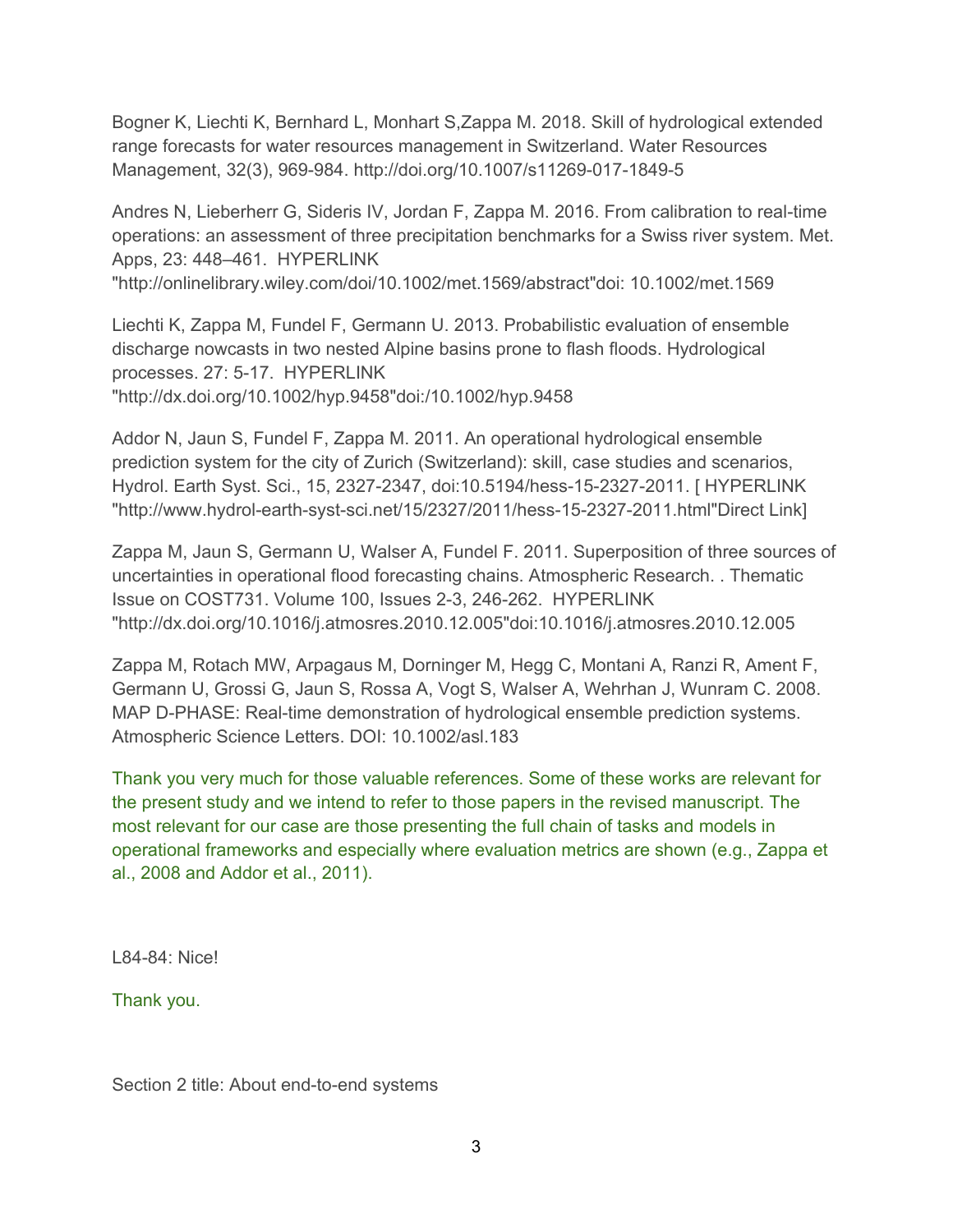Rotach MW, Ambrosetti P, Ament F, Appenzeller C, Arpagaus M, Bauer HS, Behrendt A, Bouttier F, Buzzi A, Corrazza M, Davolio S, Denhard M, Dorninger M, Fontannaz L, Frick J, Fundel F, Germann U, Gorgas T, Hegg C, Hering A, Keil C, Liniger MA, Marsigli C, McTaggart-Cowan R, Montani A, Mylne K, Ranzi R, Richard E, Rossa A, Santos-Muñoz D, Schär C, Seity Y, Staudinger M, Stoll M, Volkert H, Walser A, Wang Y, Wulfmeyer V, Zappa M. 2009. MAP D-PHASE: Real-time Demonstration of Weather Forecast Quality in the Alpine Region. Bulletin of the American Meteorological Society. 90. Pages 1321-1336. HYPERLINK "http://dx.doi.org/10.1175/2009BAMS2776.1"doi:10.1175/2009BAMS2776.1

Thank you. This is indeed a relevant paper as an end-to-end operational flood warning system; it also contains an interesting part about end-user feedback. We will refer to this work in the revised manuscript.

L117-121: Automatically or by operators using some kind of tools?

Automatically, as a part of the data management module. To clarify we will rephrase this sentence to be:

"Therefore, all near-real-time stage data go through a series of automatic validation and correction procedures"

L136: And with respect to more physically-oriented models?

Both conceptual and physically-based models were compared to ML hydrological models. The sentence will be modified in the revised version to:

"whereas the LSTM has been shown in recent years to improve hydrological simulations relative to conceptual and physically-based models (e.g., Kratzert et al., 2018; Kratzert et al., 2019a,b; Hu et al., 2019; Feng et al., 2020; Xiang et al., 2020)."

## L143: per gauge

Correct. The sentence starts with "for example, a target gauge with…" so we think this is clear, but we will modify the sentence to be:

"(for example, a target gauge with a selected maximal lead time of 24 hours and hourly resolution implies 24 trained Linear models for this gauge)"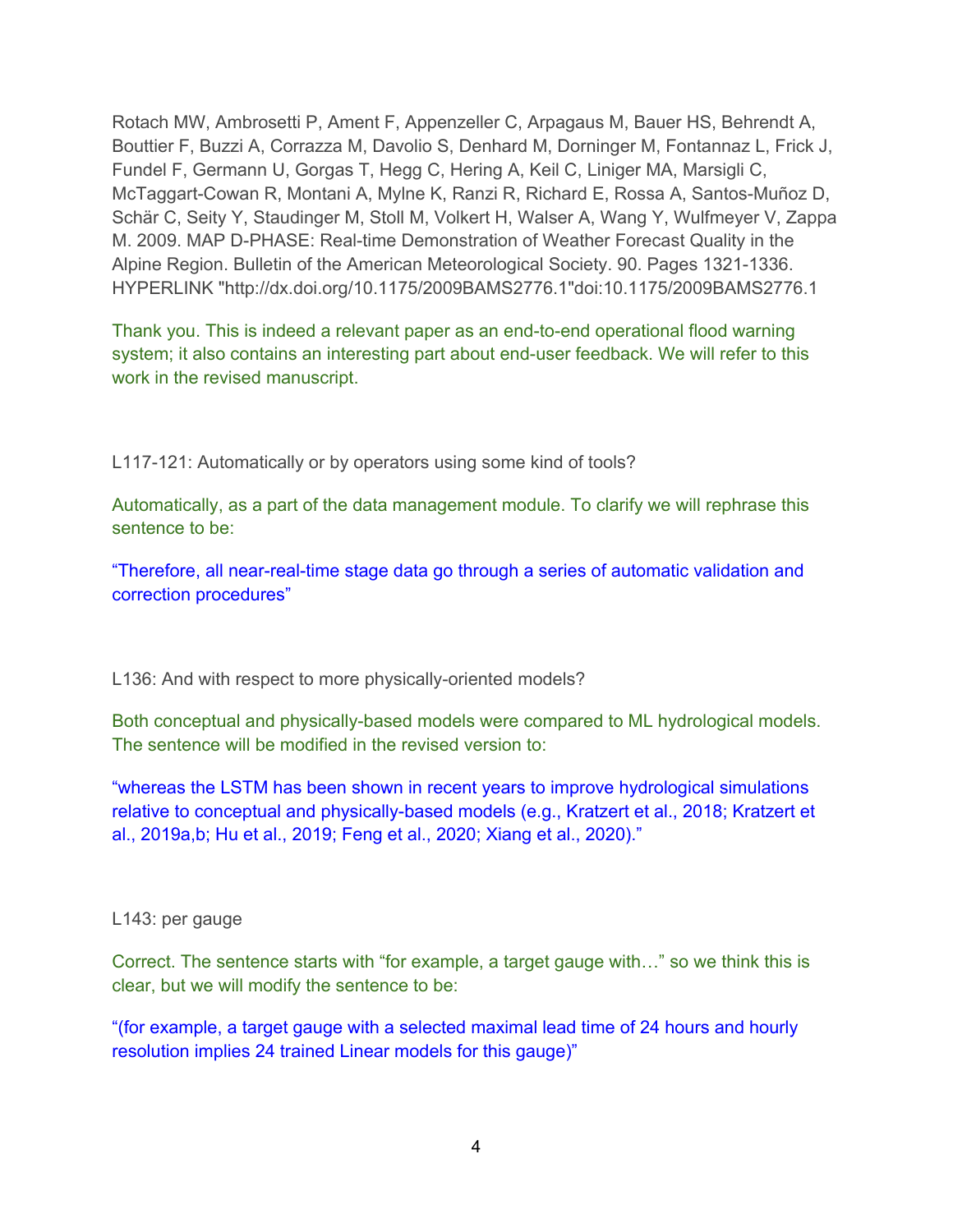L152: Arbitrary number of steps or kind of based on analysis?

The number of steps is not arbitrary but is also not gauge-specific. We selected a number of steps to look back which we found to work well. For the system implemented in India and Bangladesh, we used 72 hours, as indicated in Table 1.

L159-161: Nice

Thank you.

L166: Described in Klotz et al., I suppose

Indeed. We will add this citation again where CMAL is mentioned.

L174-176: Reference on your validation efforts would be desirable

We are not sure what the reviewer means in this comment. The validation results are presented later on in Section 3 of the paper. We would be happy to provide more information once we understand this comment better.

L198: Well, if this is novel, it might need more detail to be reproducible. If this is a previously developed method, it needs to be referenced.

The reviewer is right, thanks for noting this. This is not a new model, but a modified version of the model presented in Ben-Haim et al., 2019. The main improvement from the original is the optimization algorithm which is described in the paper. However, we recognize that the description of the Thresholding algorithm needs more details to be better understood. The description of its categorized output into three levels of certainty was also missing. We will therefore modify the text of Section 2.2a to the text presented below. Also, note our plans for adding Python codes or pseudo-codes, as explained below (response to comment L221). That should help in understanding the algorithm in a more complete way and make it reproducible.

"(a) Thresholding model (modified from Ben-Haim et al., 2019) (Figure 3a): The model includes pixel-specific thresholds for each pixel in the AOI. Pixels that the water stage in the target gauge exceeds their thresholds are assumed to be inundated (i.e., wet) while the others are dry. These thresholds are learned from the series of historic stage data at the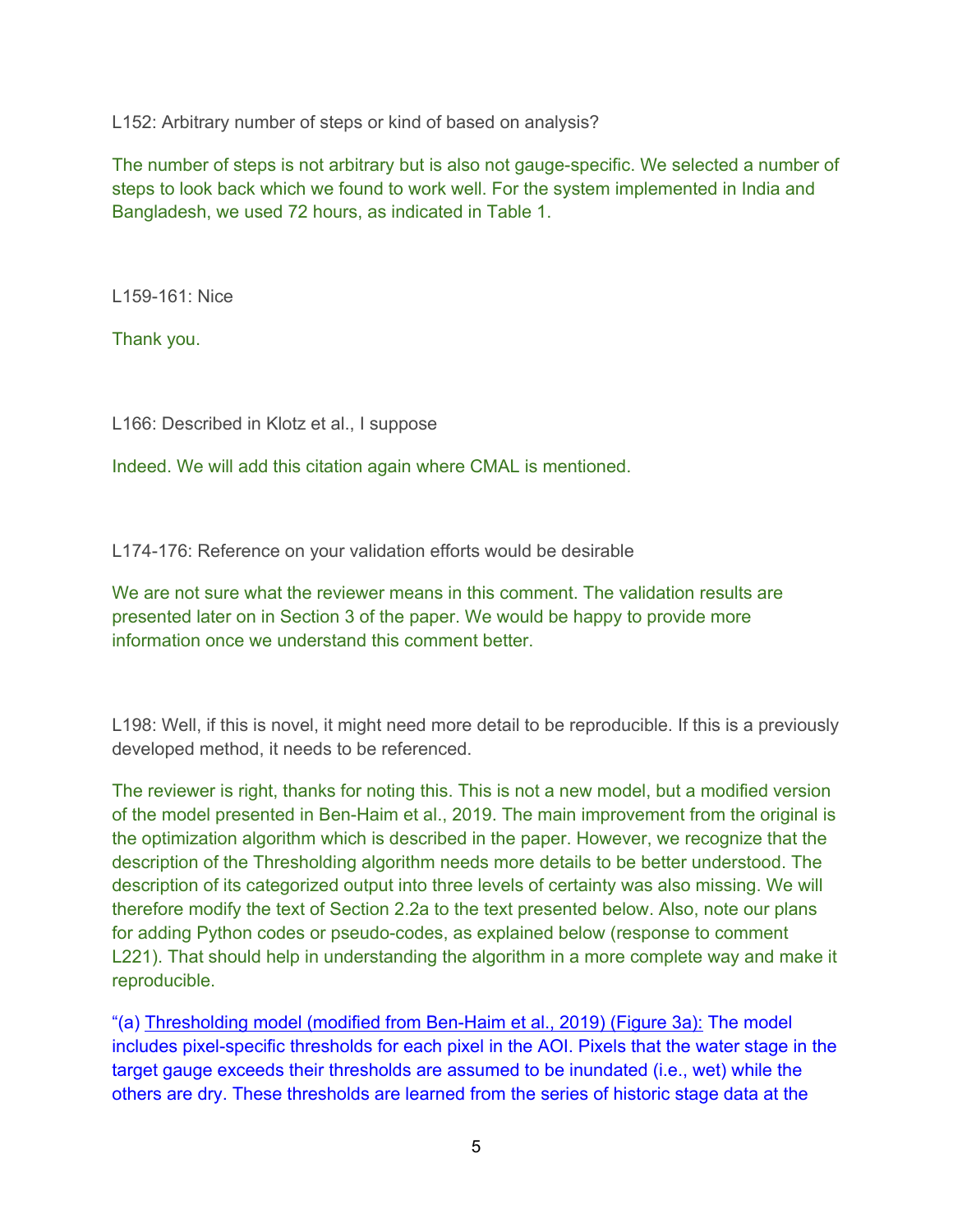target gauge and the corresponding state of the pixel (dry/wet) during these events (Figure 3a). Each pixel in the inundation map is treated as a separate classification task, predicting whether the pixel will be inundated or not. We refer to the "wet" class as the positive class.

The algorithm described below identifies pixel-specific thresholds and is aimed at maximizing an  $F_{\beta}$ -score using an optimized global parameter called *minimal ratio*.  $F_{\beta}$ -score is defined as  $(1 + \beta^2) \cdot \frac{precision \cdot recall}{\beta^2 \cdot precision + recall}$  (Sokolova et al., 2006), where precision represents here the fraction of all wet pixels that are predicted as being wet and recall is the fraction of all pixels that are predicted to be wet and are really wet. An iterative process is applied to each pixel. In each iteration, we find the threshold that maximizes the ratio of true wet events (where the water stage at the gauge is above the threshold and the pixel was wet) to false wet events (where the water stage at the gauge is above the threshold and the pixel is dry). The threshold that maximizes this ratio is the most cost-effective threshold in the sense that it provides the most true wet pixels per false wet instance. At the first iteration all training events are considered; then, after each selection of a threshold and its respective true-false ratio, events with stage measurements above the threshold are discarded and a new iteration starts with the remaining events. If the new true-false ratio calculated is lower than the *minimal ratio* parameter value, the process stops and the final threshold for the pixel is the one found in the previous iteration. It can be shown that for every *minimal ratio* parameter value, no other set of pixel-specific thresholds achieves simultaneously better precision and recall; implying it is Pareto optimal. Therefore, for any  $\beta$  there exists some value of the *minimal ratio* parameter which finds the thresholds that optimize this respective  $F_{\beta}$ -score. After repeating the algorithms for different values of the *minimal ratio* parameter, the one that maximizes a specific target  $\beta$  is selected and the respective pixel thresholds for this parameter value are used.

The Thresholding algorithm is applied to compute categories of certainty that a given pixel is wet. This is done by computing the respective thresholds for two  $\beta$  values of 0.3 and 3, where lower  $\beta$  values imply higher thresholds. When a given water stage in the target gauge is considered, the two thresholds are examined for each pixel. If the threshold of  $\beta$ =0.3 is exceeded (implying the threshold of  $\beta$ =3 is also exceeded) it is classified as wet with a high probability. If only the thresholds of  $\beta$ =3 is exceeded, it is classified as wet with a low probability. The pixel is classified as dry if no threshold is exceeded.

In cases where the river stage input is higher than all past stage data, the Thresholding model's output inundation map is initialized from the most severe inundation extent seen in the historical events and expanded in all directions. The expansion distance is a linear function of the difference between the forecasted stage and the stage of the highest historical event. This Thresholding model requires no DEM data but only historical flood inundation maps and gauge stages for training. This makes it appealing for large- scale deployment across many AOIs in a short amount of time."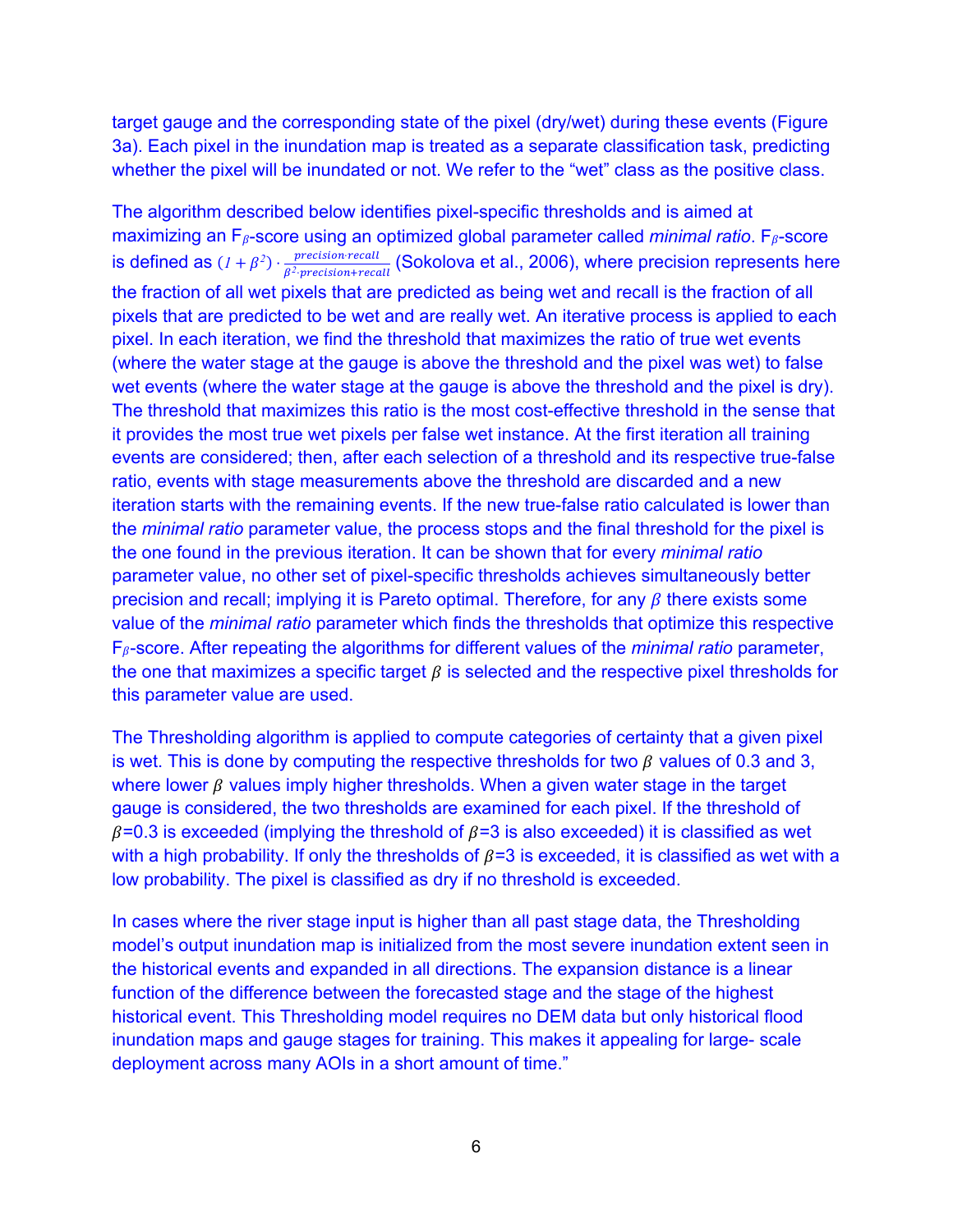L203: bit "sloppy" formulation

The reviewer is right. The text in this section will be rephrased in the revised manuscript, as presented in response to the comment above.

L221: All nice, well explained in plain text, but possibly to few information for something you declared being presented for the first time

We were debating whether to provide full details at the cost of making the paper very long and somewhat technical, vs. keeping a clear and concise explanation, albeit probably not enough to make it reproducible. Following the reviewers comments (reviewer #3 and reviewer #2) we would do our best to provide, with the revised manuscript, either a standalone python code or accurate and reproducible pseudo-code for the two ML inundation models which would be practically equivalent to the model runs in the operational system. Given this, we think it is better to leave the explanations in the main text of the paper at the current level of detail, where from the code one can understand the exact algorithm.

## L271: Numbers?

We assume the reviewer is asking about the number of flood events used for training and validation. The information is given in Section 2.5 which describes the implementation of the system in India and Bangladesh. The Thresholding and Manifold models were applied to 228 gauges total; they were trained based on historical flood events for 2016-2020, where the mean number of events per AOI is 29 and the median is 15 (these numbers were modified from the those presented in the original manuscript which included the AOIs with no inundation model). We will put the modified numbers in the revised version of the manuscript.

L305: Are there also channels that do not need smartphones

Yes. The alerts are sent to relevant agencies, such as CWC, NDMA, IFRC and the Indian Red Cross, that further distribute them in their own channels. Alerts are also shown in Google Search and on Google Maps when viewing an area with an active flood alert; both can be reached not only from smartphones but through any computer or other devices with an internet connection (see paper's Sections 2.4 and 2.5).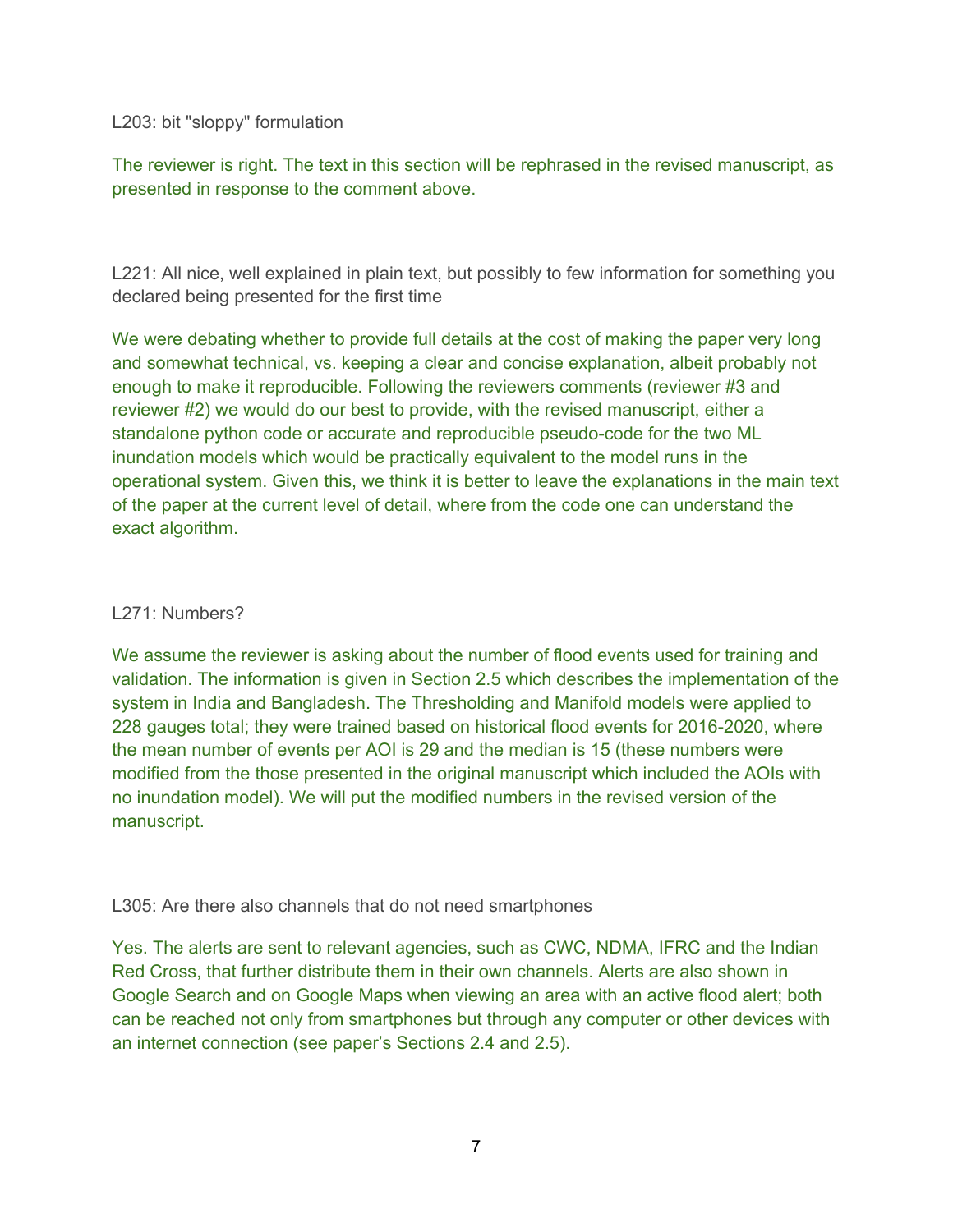L326-327: Reference? Link? Documentation?

The reference is World Bank (2015). It was mentioned in the sentence that followed this text but for clarity, we will add this reference also here.

L335-337: Are these separately displayed in Figure ?

No. We decided not to make different marks for different types of gauges since the map is already quite busy. But the Supplementary Table (S1) includes all the required information.

L356-366: Are you aware of action taken to mitigate loss of lives and infrastructure during this event?

This question is well justified and we are very much aware of its importance, but, unfortunately, we cannot answer it yet. We are putting a lot of effort into getting feedback from people in the area trying to get surveys either directly or through collaborations with local organizations. Unfortunately, the data we collected so far is too little and too scattered, probably, among other reasons, due to COVID limitations. So we cannot write yet about the actions that were taken. As explained in response to the comment above (L22) we have some preliminary results from our collaboration with the Yale Economic Growth Center. They show that in places where our forecasts were distributed (through Yuganter volunteers) they have led to a statistically significant increase in protective actions compared to control cases. We do hope to publish these results soon.

L358-359: Missing information on training

We are not sure what the reviewer means. The line for which this comment was written provides the mean and the median number of flood events used to train the inundation models of 2021 in India and Bangladesh. What information is missing?

## L363: Wo decides?

Alerts notifications to smartphones were sent if the forecasted water stage at a gauge exceeded a pre-defined threshold, which was set by the relevant agency (CWC or BWDB). To clarify we modified this text to be: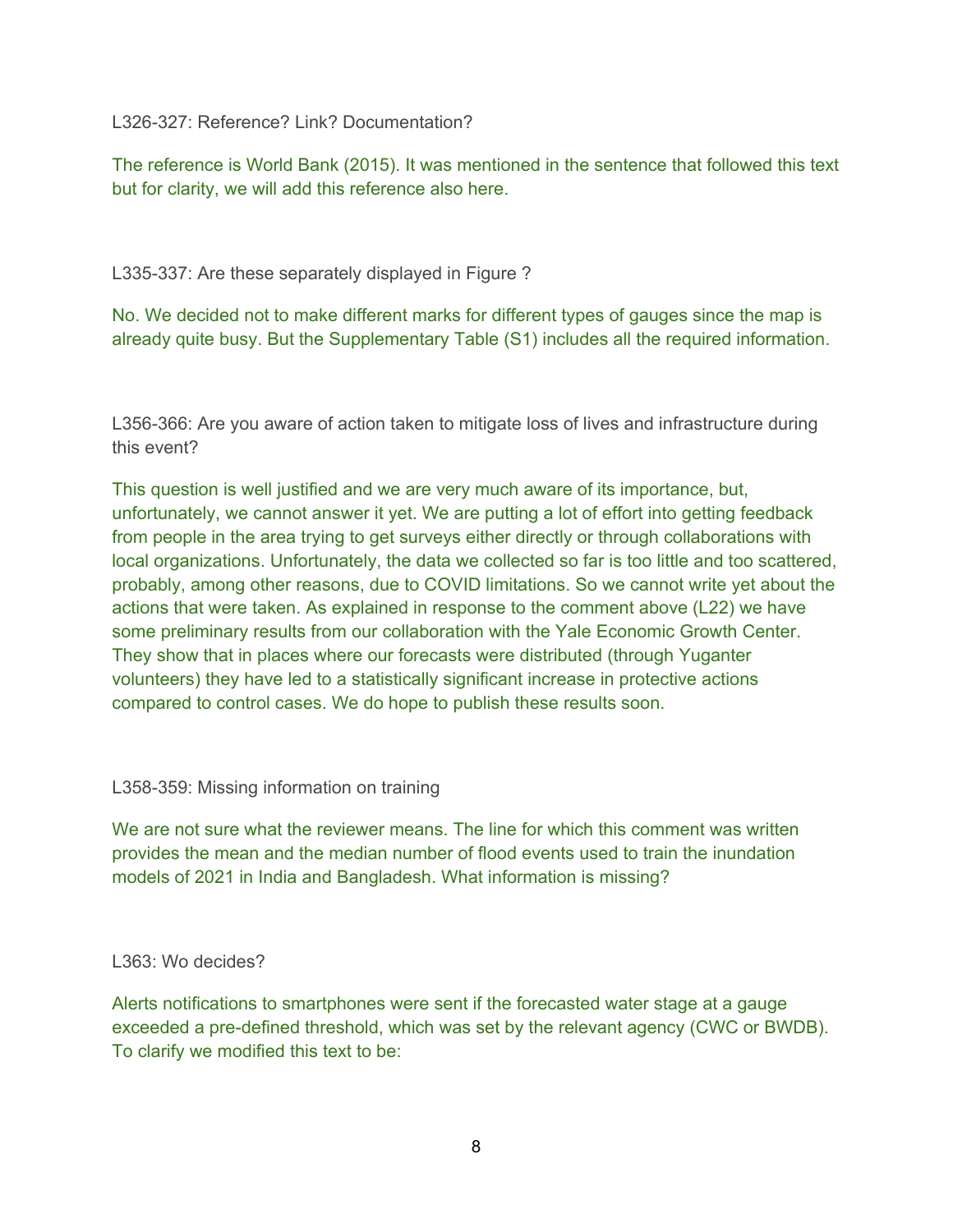"In cases where flooding was sufficiently severe (i.e., the forecasted water stage at the gauge exceeded a pre-defined threshold provided by CWC and BWDB), alerts were also sent as push notifications to smartphones…"

Figure 6: Really cool

Thank you.

L390-396: This is deterministic evaluation. State of the art models are probabilistic. How you plan to go for such approach?

Thanks for raising this point. First, we need to clarify that our system does include probabilistic prediction of the forecasted river stage. It is different from the standard approach to probabilistic forecasts. We first explain why it is different, and then describe the form of probabilistic forecast in our system.

Our flood warning system relies mostly on past river stage data, as opposed to typical flood warning systems where precipitation and other meteorological forcing data are the main input. Probabilistic forecast in the latter situation is very important due to: 1) high uncertainty in observed or forecasted weather and mostly in precipitation data, and, 2) high sensitivity of floods to the precipitation input. Therefore, ensembles of weather forecasts are often utilized to produce the probabilistic flood forecast. Although precipitation improves prediction accuracy to some level, in our system, at least in its current focus (i.e., gauged, large rivers), the effect of its uncertainty on the predicted flood is substantially lower (see Table 2 and Figure 8; the median NSE is increased from 0.986 to 0.987 and the median persistent-NSE from 0.66 to 0.67).

While the contribution of precipitation to uncertainty is negligible in our system, other uncertainty sources exist, with the main one being the past river stage data. The estimation of uncertainty in the forecasted river stages, resulting from past stage data and other sources, is done by estimating the time-dependent parameters of the CMAL distribution (described in Section 2.2b of the paper). The figure below demonstrates the estimated uncertainty for one gauge: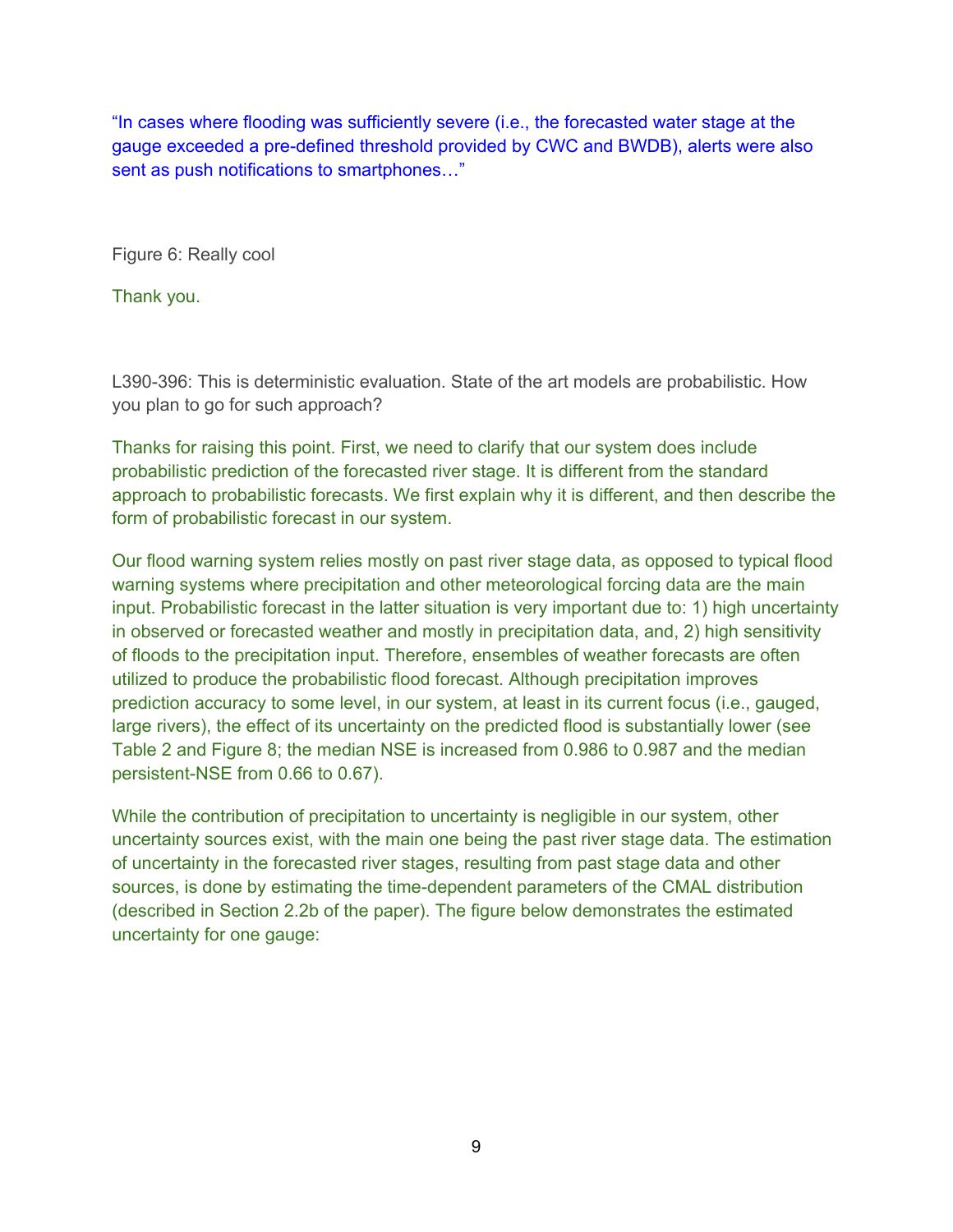

The real-time estimated river stage probabilities are then used in the distributed flood alerts in the form of a range of river level change (taken between the 20th and 80th quantiles). An example of such a range can be seen in Figures 4a and 4d in the paper. Furthermore, when the estimated uncertainty range exceeds a given threshold (typically 50 cm) a shorter lead time is selected for the gauge. We are currently not using the uncertainty of the stage forecasting model to inform our inundation models.

We realize that this is an important point that has to be better explained. Therefore, in the revised manuscript we will add information on the river stage uncertainty, the Thresholding model's support for uncertainty, and their utilization in the flood alerts.

L419-420: Thank you

**Thanks** 

L441-442: Reference

We added a reference to:

Sokolova, M., Japkowicz, N. and Szpakowicz, S., 2006, December. Beyond accuracy, Fscore and ROC: a family of discriminant measures for performance evaluation. In Australasian joint conference on artificial intelligence (pp. 1015-1021). Springer, Berlin, Heidelberg.

L494: Very nice paper and nice that you address it!

We agree this is a nice and very interesting paper.